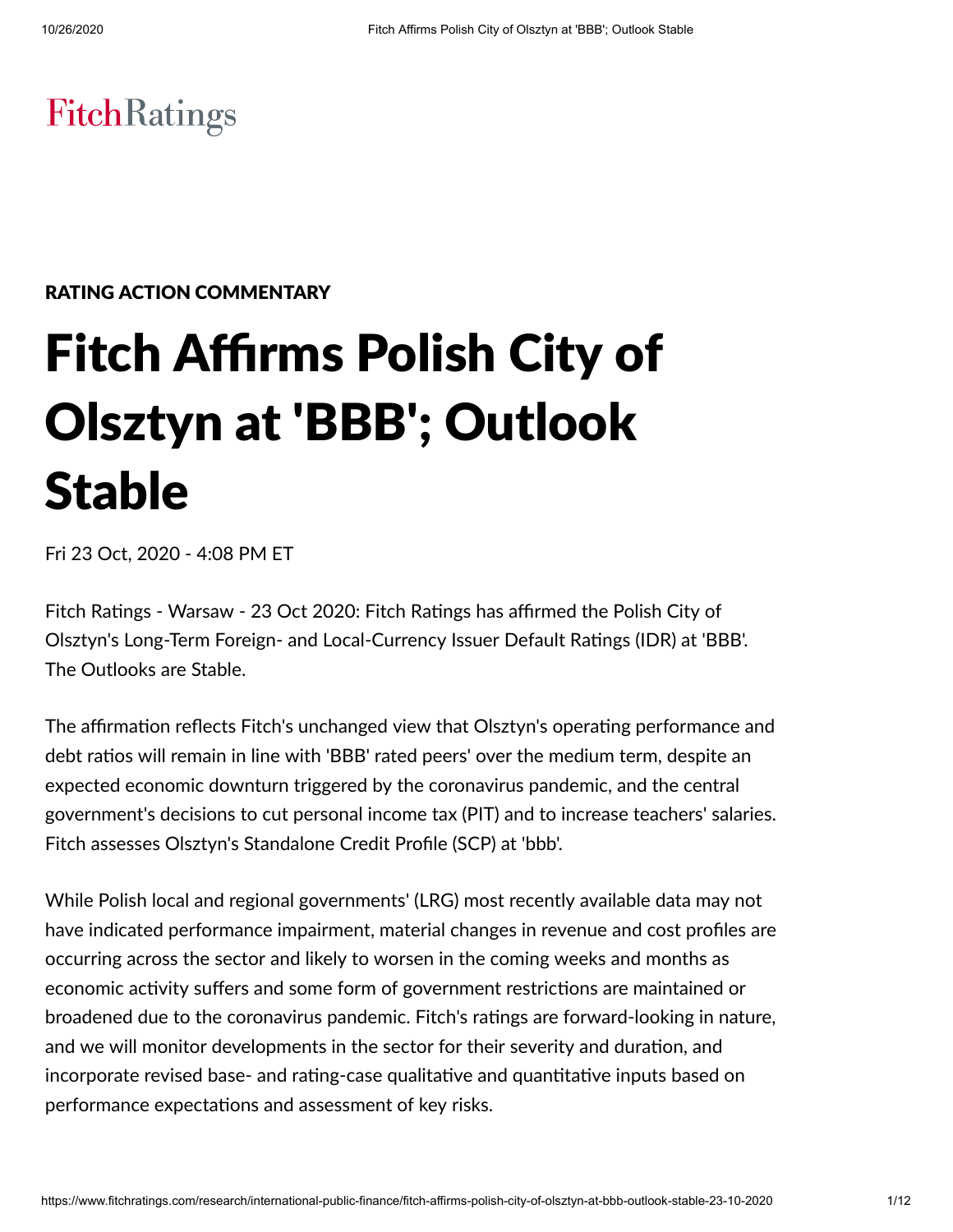#### KEY RATING DRIVERS

Risk Profile: 'Midrange'

Olsztyn's 'Midrange' risk profile is in line with other Fitch-rated Polish cities'. The risk profile (or debt tolerance) reflects a moderate risk of the city's operating balance shrinking over the medium term to levels that are insufficient to cover debt service or of annual debt service rising above our expectation. The risk profile assessment reflects a combination of one 'Weaker' key factor (revenue adjustability) and five 'Midrange' attributes (revenue robustness, expenditure framework and liabilities and liquidity framework).

Revenue (Robustness) Assessed as 'Midrange'

Olsztyn's 'Midrange' revenue robustness reflects the city's stable revenue with revenue growth prospects being in line with national GDP growth. Tax revenue accounted for almost 38% of Olsztyn's operating revenue in 2019, driven by moderately cyclical economic activities. PIT accounted for 25% of operating revenue, local taxes for 11%; and corporate income tax (CIT), a more volatile revenue item, for less than 2%. Current transfers accounted for more than 46% of operating revenue in 2019, the majority of which were transfers from the Polish State budget (A-/Stable). These transfers are not subject to discretionary changes as the majority of them are defined by law. Olsztyn's tax base is diversified with no concentration risks.

Revenue (Adjustability) Assessed as 'Weaker'

We assess Olsztyn's ability to generate additional revenue in response to possible economic downturns as 'Weaker', in line with the majority of Polish cities', but this is mitigated by a record of revenue growth, even in times of lower GDP growth.

Income tax rates are set by the central government, as are the majority of current transfers. Olsztyn has little flexibility on local taxes (11% of operating revenue) as the city's ability to determine rates on local taxes is constrained by tax ceilings set in national tax regulations. The city can increase its revenue with active asset sales (on average PLN35 million of proceeds in 2014-2019, ie. about 4% of current revenue), but this source of revenue may prove unsustainable in an economic downturn. In our view, additional revenue using discretionary tax leeway would cover less than 50% of a reasonable expected decline of revenue in a downturn.

#### Expenditure (Sustainability) Assessed as 'Midrange'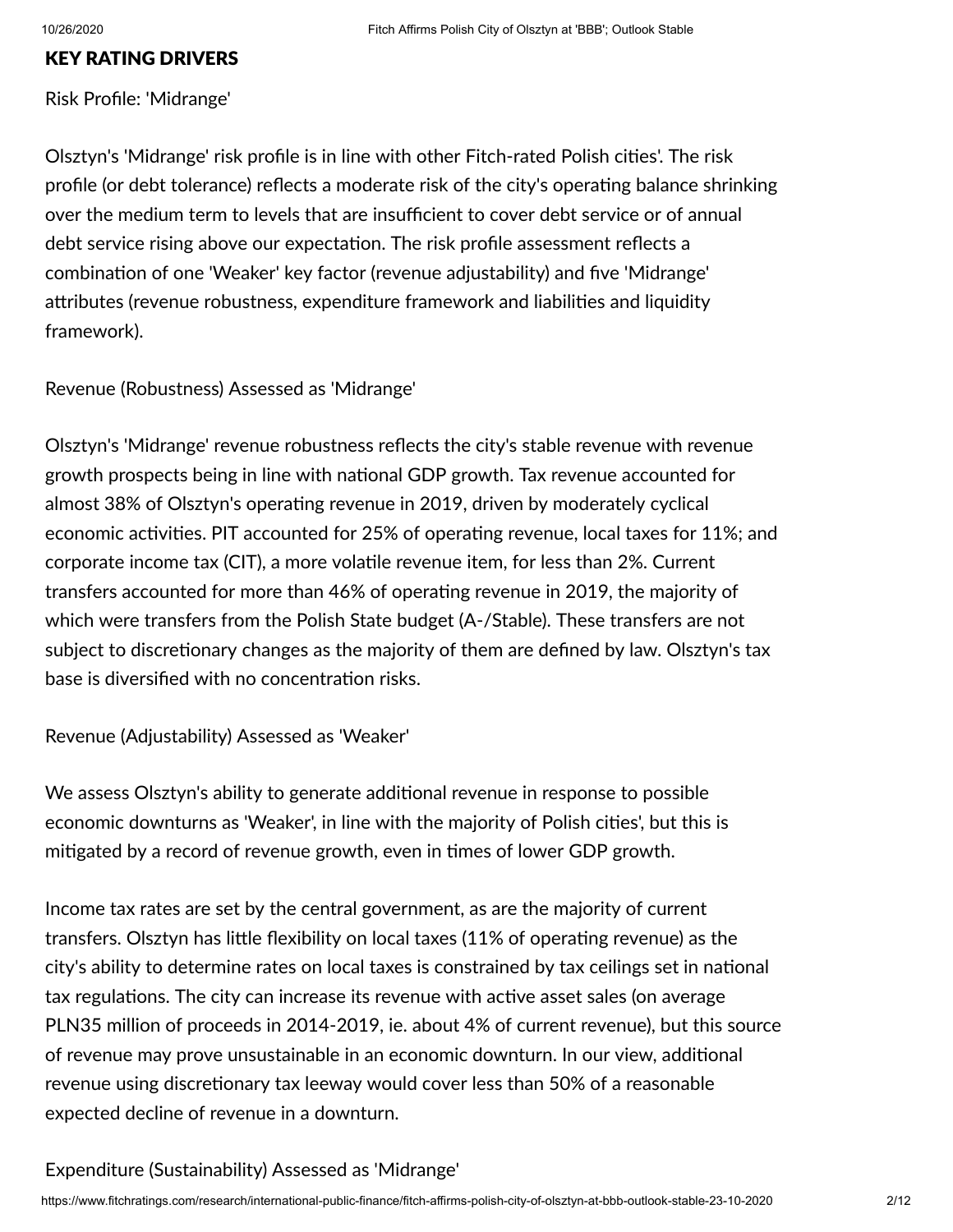Its 'Midrange' expenditure sustainability is in line with the majority of Polish cities'. The city's main responsibilities are moderately non-cyclical, including education, public transport, municipal services, administration, housing, culture, sport, as well as public safety and family benefits that are mandated and financed from the central budget.

The city has a proven record of moderate control of operating expenditure growth. Operating spending has generally grown in line with that of operating revenue, yielding an average operating margin of 5% in 2014-2019 (excluding one-off revenues, such as VAT refunds). Capex is linked to the availability of non-returnable EU grants and is expected by Fitch to remain high in 2020-2024, leading to a budget deficit on average of 3% of total revenue.

Expenditure (Adjustability) Assessed as 'Midrange'

Mandatory responsibilities account for 70%-90% of operating expenditure, including education, social care, administration, public safety and family benefits. The city has higher spending flexibility on other sectors, including public transport, culture, sport, healthcare, and housing.

Fitch assesses the city's ability to reduce spending in response to shrinking revenue as 'Midrange'. The city can reduce at least 10% of its operating expenditure. Capex is, to some extent, flexible as investments tend to be implemented in phases, and can be reduced or postponed in case of need. The city has scope to scale back capex, which represents a high share of total spending. In 2019 the city's capex amounted to PLN173 million or 13% of total expenditure, below the average of 19% of rated cities in Poland.

Liabilities and Liquidity (Robustness) Assessed as 'Midrange'

Fitch assesses the national framework regulations for Polish LRGs' liabilities and liquidity as 'Midrange'.

At end-3Q20 the city's debt portfolio was dominated by bonds at above 92% (with final maturity up to 2035), with the remainder being loans from local banks. However, the maturity profile is smooth with average principal repayments at no more than 11% of outstanding debt. The city's debt is in Polish zloty, but almost all of it has floating interest rates, which exposes the city to interest-rate risk. This is partially mitigated by prudent debt management by setting aside more liquidity than is necessary for debt service.

Liabilities and Liquidity Framework (Flexibility) Assessed as 'Midrange'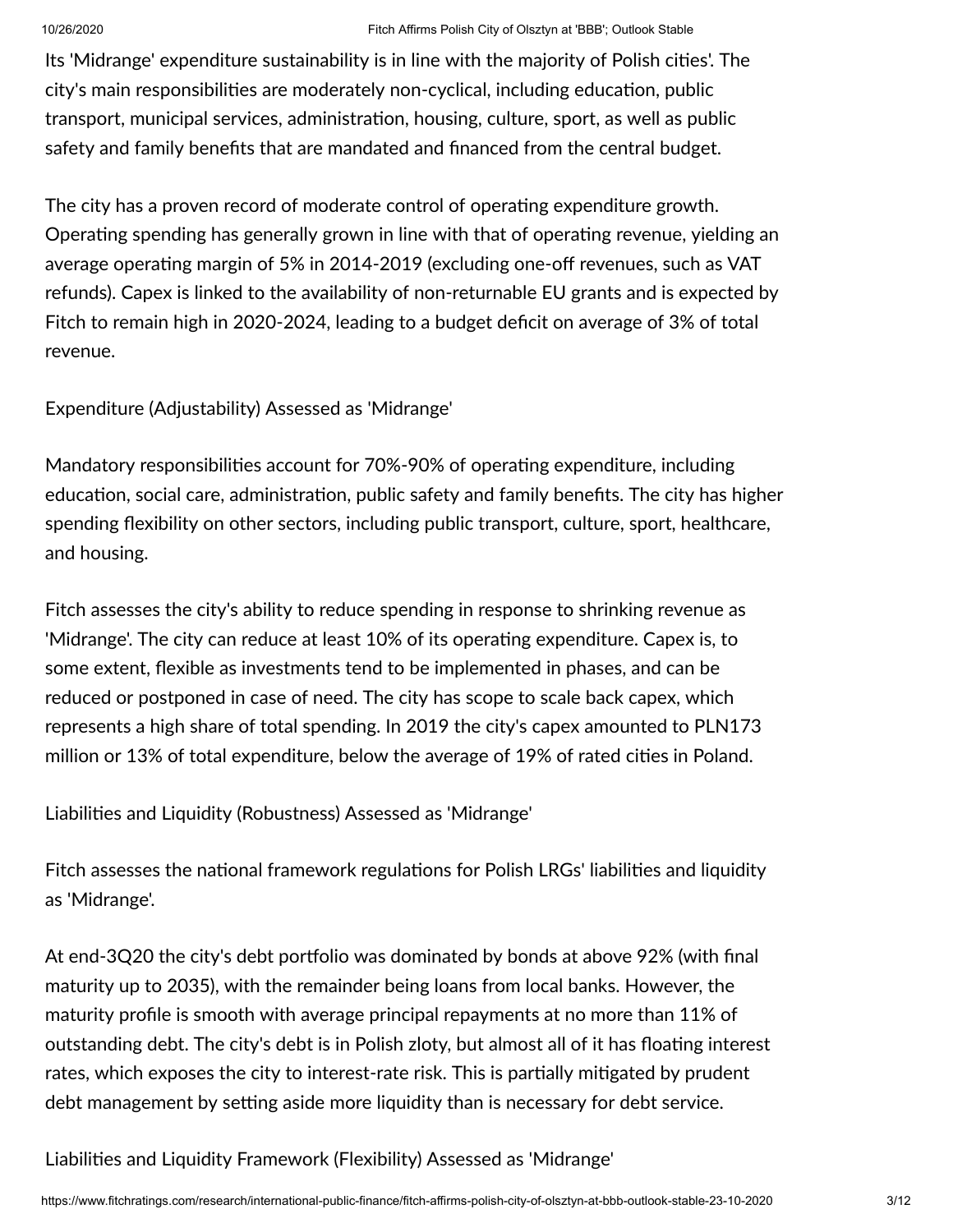Fitch assesses the city's liquidity framework as 'Midrange' due to moderate counterparty risk, as banks providing liquidity in Poland are rated between 'BBB-' and 'A+'. Additionally, there is no emergency liquidity support from upper tiers of government in Poland.

The city has a history of healthy liquidity, with a liquidity coverage ratio averaging  $2.1x$  in 2010-2019. Cash in the city's accounts during the first three quarters of 2020 was on average above PLN70 million, exceeding scheduled debt servicing in 2020 by more than 1.6x. Additionally, Olsztyn has liquidity available under a committed liquidity line with a limit of PLN50 million.

Debt Sustainability Assessment: 'a'

Under our Rating Criteria for LRGs Fitch classifies Olsztyn - as with all other Polish LRGs as type B as it covers debt service from its cash flow on an annual basis.

Fitch's rating-case assumptions factor in the economic downturn triggered by the coronavirus pandemic. Our rating case projects a weaker operating balance leading to deterioration of the debt payback ratio (primary metric of debt sustainability for type B LRGs; adjusted net debt-to-operating balance) in 2020-2024 to around  $11x$  (2019: 5.5x).

For the secondary metrics, Fitch's rating case projects that the fiscal debt burden will continue to increase following investments, but still remain strong at around 31% in 2024. The strong fiscal debt burden counterbalances the city's forecast weak synthetic debt service coverage ratio (SDSCR) of around 1.0x in 2024. Olsztyn's debt sustainability metrics remain in line with the current SCP.

Olsztyn's operating balance was on average PLN57 million in 2015-2019 or 6% of operating revenue. In its rating-case scenario, Fitch expects the city's operating balance to decrease in 2020-2024 to around PLN45 million on average due to the economic downturn triggered by the pandemic, and the central government's decisions to cut PIT and to increase teachers' salaries. Under our rating case, we also expect Olsztyn's direct debt to increase, following investments, to above PLN550 million at end-2021 from PLN321 million at end-2019.

Olsztyn is a medium-sized city with just under 172,000 inhabitants and is the capital of Warminsko-Mazurskie Region in northeast Poland. The region is among the bottom-five Polish regions by wealth indicators, and is eligible for additional EU grants for regional development (Operational Programme Eastern Poland 2014-2020). However, Olsztyn is a major administrative, business, cultural and education centre in the region. In Fitch's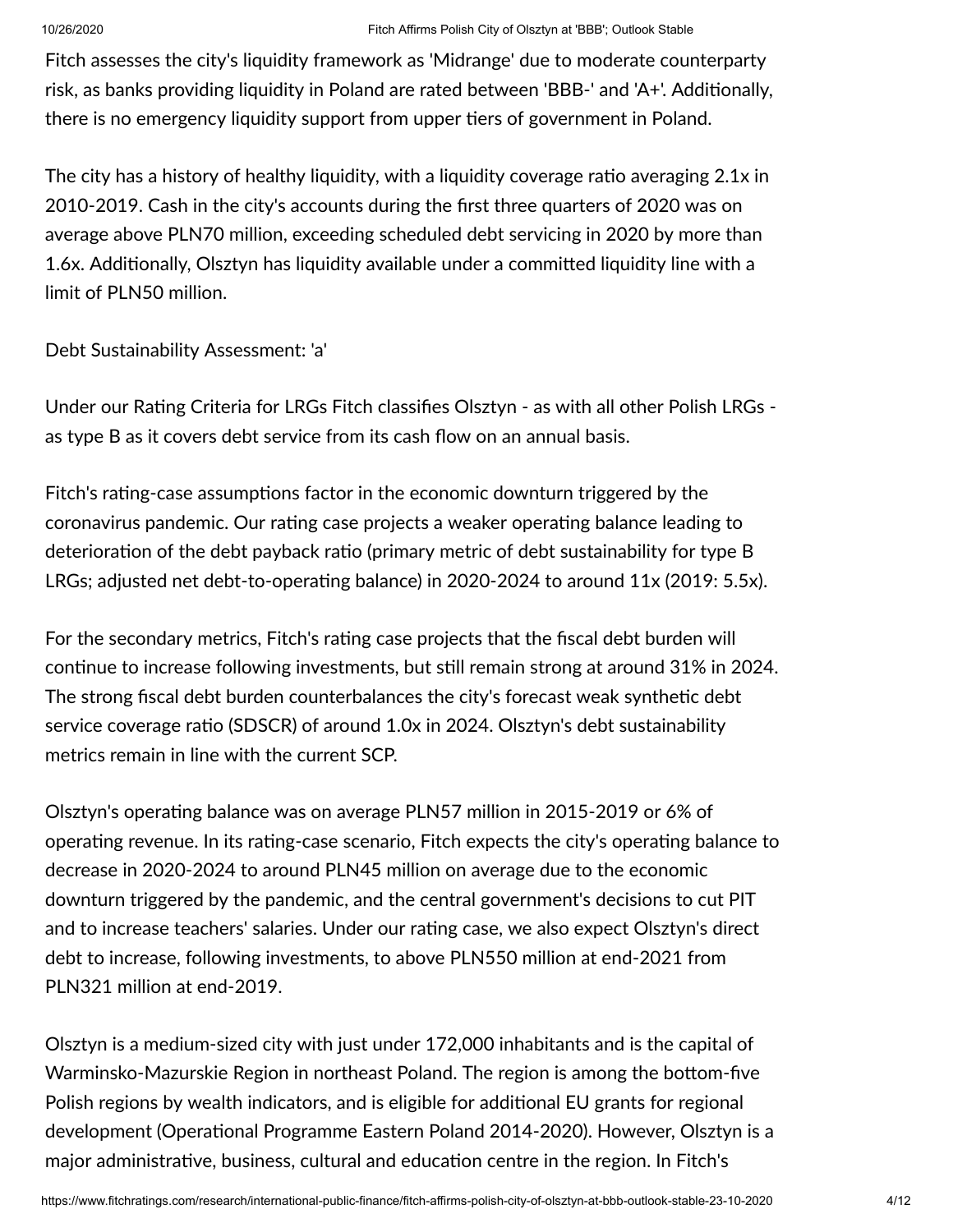opinion wealth indicators for the city alone are likely to be above or at least at the national average. The city's economy is diversified, with services playing an important role. This sector contributed about 63.3% of the sub-region's gross valued added in 2017, above the regional average. The unemployment rate in the city (2019: 2.7%) is lower than the national average (5.2%), and much lower than the regional average (9%).

#### DERIVATION SUMMARY

Olsztyn's 'bbb' SCP reflects a 'Midrange' risk profile and an 'a' debt sustainability. Olsztyn's SCP assessment also factors in peer comparison. The city's IDRs are not affected by other rating factors.

#### KEY ASSUMPTIONS

Qualitative Assumptions and Assessments:

Risk Profile: 'Midrange'

Revenue Robustness: 'Midrange'

Revenue Adjustability: 'Weaker'

Expenditure Sustainability: 'Midrange'

Expenditure Adjustability: 'Midrange'

Liabilies and Liquidity Robustness: 'Midrange'

Liabilies and Liquidity Flexibility: 'Midrange'

Debt sustainability: 'a' category

Support: N/A

Asymmetric Risk: N/A

Sovereign Cap: no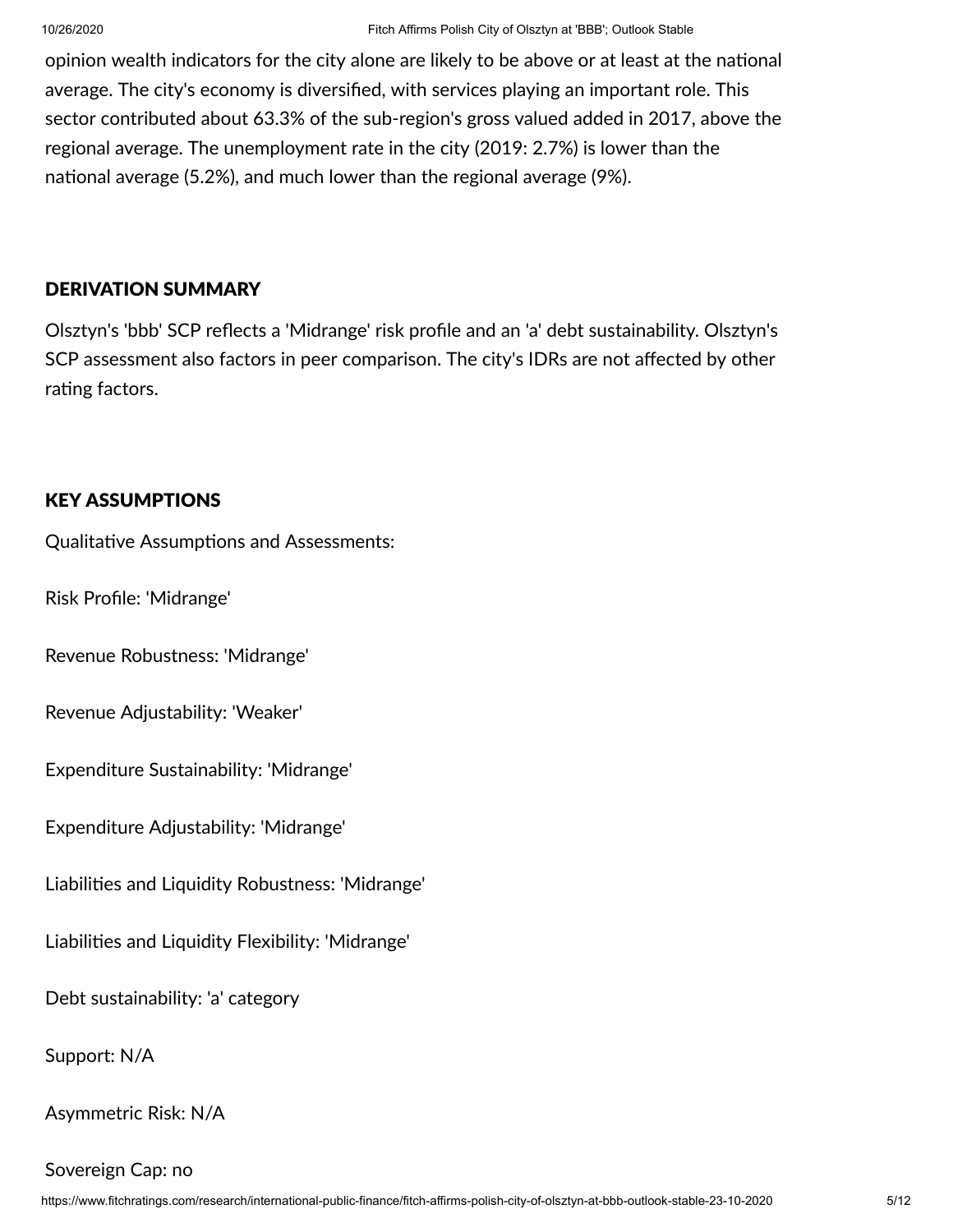Quantitative Assumptions - Issuer-Specific

Fitch's rating case is a 'through-the-cycle' scenario, which incorporates a combination of revenue, cost and financial risk stresses. It is based on 2015-2019 figures and 2020-2024 projected ratios.

The key assumptions for the rating case include:

- Operating revenue CAGR of 3.9% in 2020-2024

- Operating expenditure CAGR of 4.1% in 2020-2024

- Capital revenue averaging 5% of total revenue and capex averaging 9% of total expenditure up to 2024

- Average debt cost rising to 3.6% in 2024 from 2.3% in 2019

#### RATING SENSITIVITIES

Factors that could, individually or collectively, lead to positive rating action/upgrade:

-Debt payback ratio lower or equal to 10x on a sustained basis under Fitch's rating case.

Factors that could, individually or collectively, lead to negative rating action/downgrade:

-Debt payback ratio above 12x on a sustained basis under Fitch's rating case. This could happen if the decline in revenue resulting from the pandemic is larger than currently expected and not matched by a lower amount of expenditure.

- A prolonged COVID-19 impact and much slower economic recovery lasting until 2025 would put pressure on net revenues. Inability to proactively reduce expenditure or supplement weaker receipts from increased central government transfers could lead to a downgrade.

#### BEST/WORST CASE RATING SCENARIO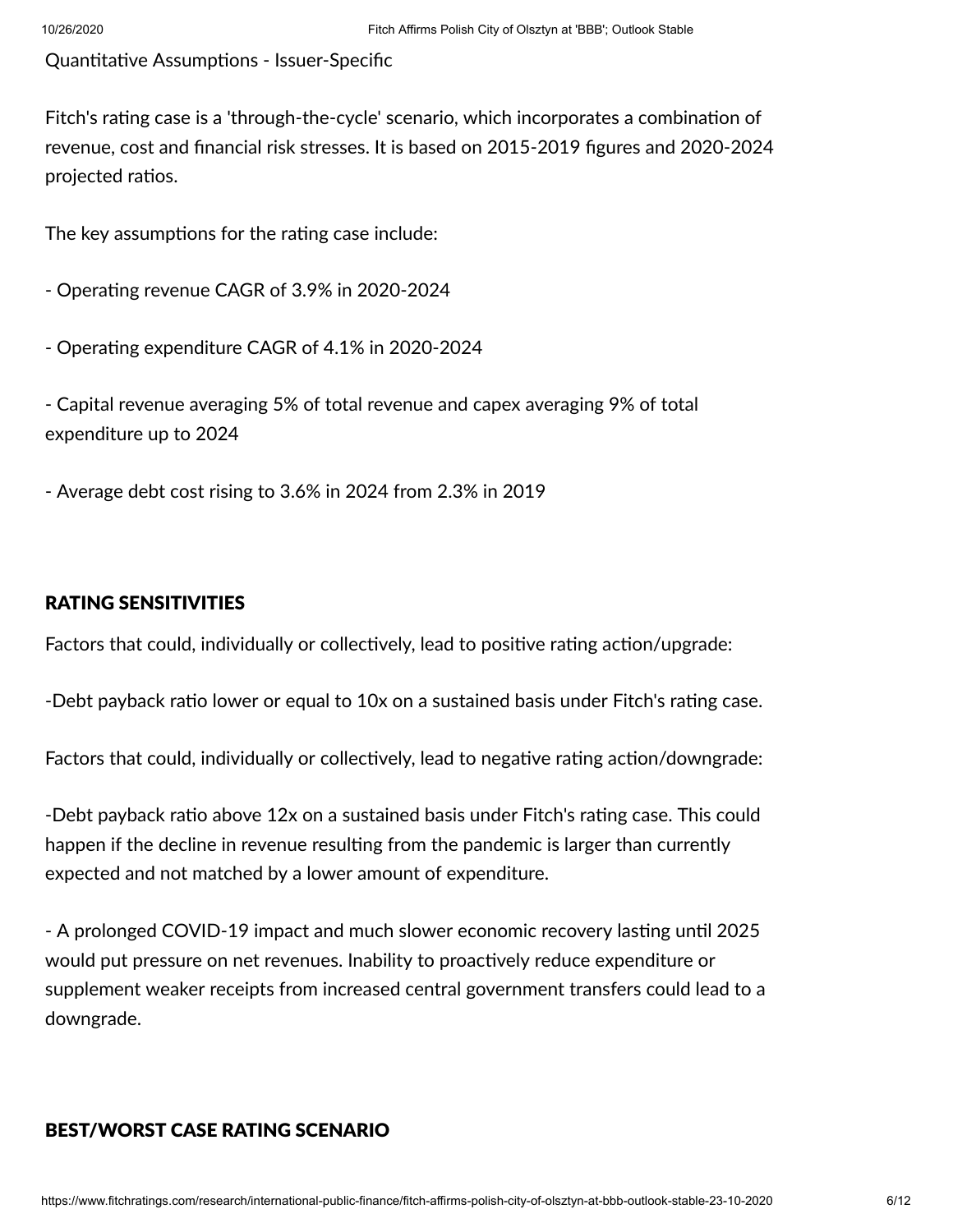International scale credit ratings of Sovereigns, Public Finance and Infrastructure issuers have a best-case rating upgrade scenario (defined as the 99th percentile of rating transitions, measured in a positive direction) of three notches over a three-year rating horizon; and a worst-case rating downgrade scenario (defined as the 99th percentile of rating transitions, measured in a negative direction) of three notches over three years. The complete span of best- and worst-case scenario credit ratings for all rating categories ranges from 'AAA' to 'D'. Best- and worst-case scenario credit ratings are based on historical performance. For more information about the methodology used to determine sector-specific best- and worst-case scenario credit ratings, visit  $[https://www.fitchratings.com/site/re/10111579]$ .

### REFERENCES FOR SUBSTANTIALLY MATERIAL SOURCE CITED AS KEY DRIVER OF RATING

The principal sources of information used in the analysis are described in the Applicable Criteria.

#### ESG CONSIDERATIONS

Unless otherwise disclosed in this section, the highest level of ESG credit relevance is a score of '3'. This means ESG issues are credit-neutral or have only a minimal credit impact on the entity, either due to their nature or the way in which they are being managed by the entity. For more information on Fitch's ESG Relevance Scores, visit www.fitchratings.com/esg.

| <b>ENTITY/DEBT</b>  | <b>RATING</b>          |                                  |          | <b>PRIOR</b>                                  |
|---------------------|------------------------|----------------------------------|----------|-----------------------------------------------|
| Olsztyn, City<br>of | LT.<br><b>IDR</b>      | <b>BBB Rating Outlook Stable</b> | Affirmed | <b>BBB</b> Rating<br>Outlook<br>Stable        |
|                     | LC<br>LT<br><b>IDR</b> | <b>BBB Rating Outlook Stable</b> | Affirmed | <b>BBB</b> Rating<br>Outlook<br><b>Stable</b> |

#### RATING ACTIONS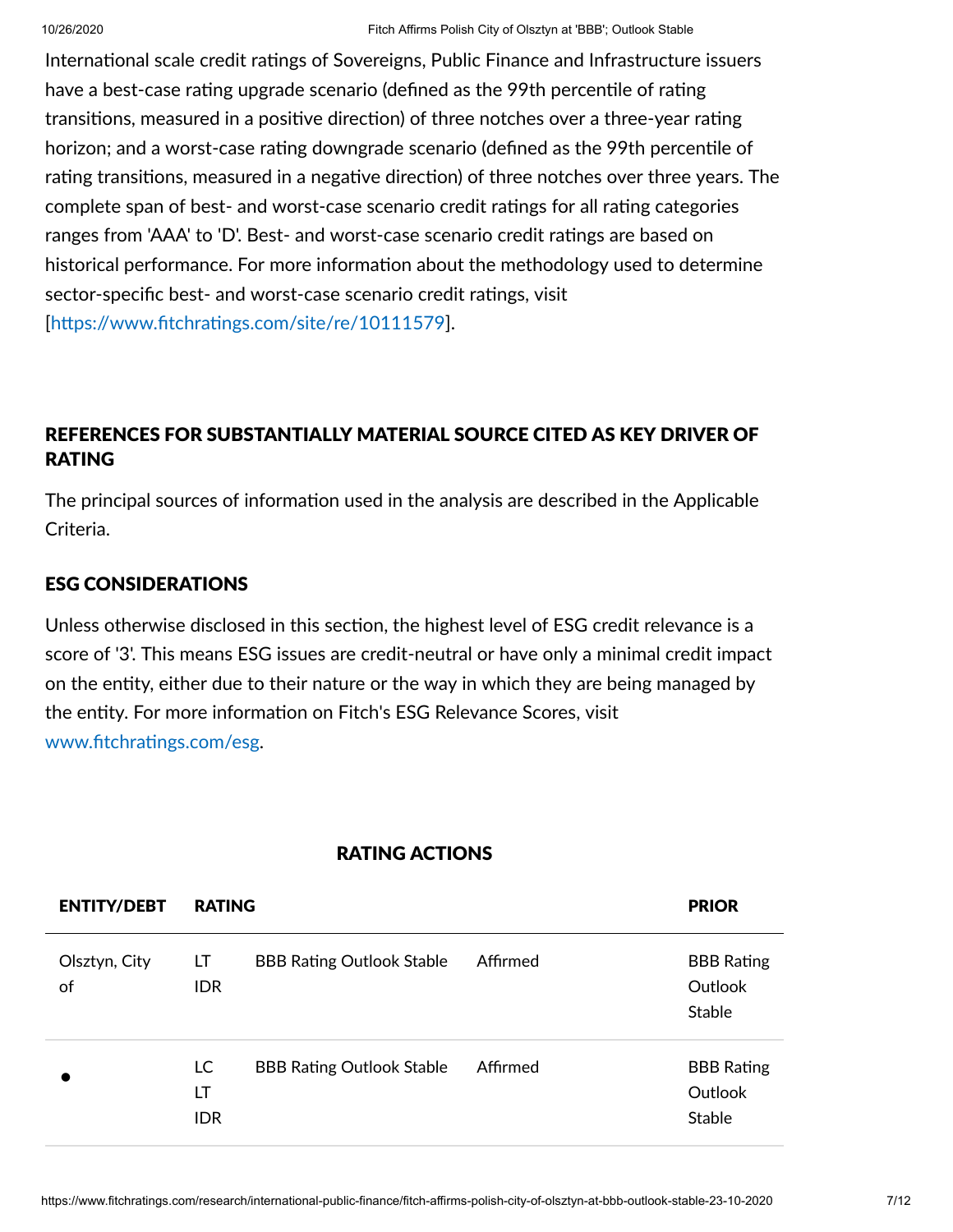#### VIEW ADDITIONAL RATING DETAILS

#### FITCH RATINGS ANALYSTS

#### **Maurycy Michalski**

**Director** Primary Rating Analyst +48 22 330 6701 Fitch Ratings Ireland Limited spolka z ograniczona odpowiedzialnoscia oddzial w Polsce Krolewska 16, 00-103 Warsaw

#### **Anna Drewnowska-Sus**

Analyst Secondary Rating Analyst +48 22 338 6284

#### **Guilhem Costes**

Senior Director Committee Chairperson +34 91 076 1986

#### MEDIA CONTACTS

**Athos Larkou** London +44 20 3530 1549 athos.larkou@thefitchgroup.com

Additional information is available on www.fitchratings.com

#### APPLICABLE CRITERIA

International Local and Regional [Governments](https://www.fitchratings.com/research/international-public-finance/international-local-regional-governments-rating-criteria-11-09-2020) Rating Criteria (pub. 11 Sep 2020) (including rating assumption sensitivity)

#### ADDITIONAL DISCLOSURES

[Dodd-Frank](https://www.fitchratings.com/research/international-public-finance/fitch-affirms-polish-city-of-olsztyn-at-bbb-outlook-stable-23-10-2020/dodd-frank-disclosure) Rating Information Disclosure Form **Solicitation Status** [Endorsement](#page-10-1) Policy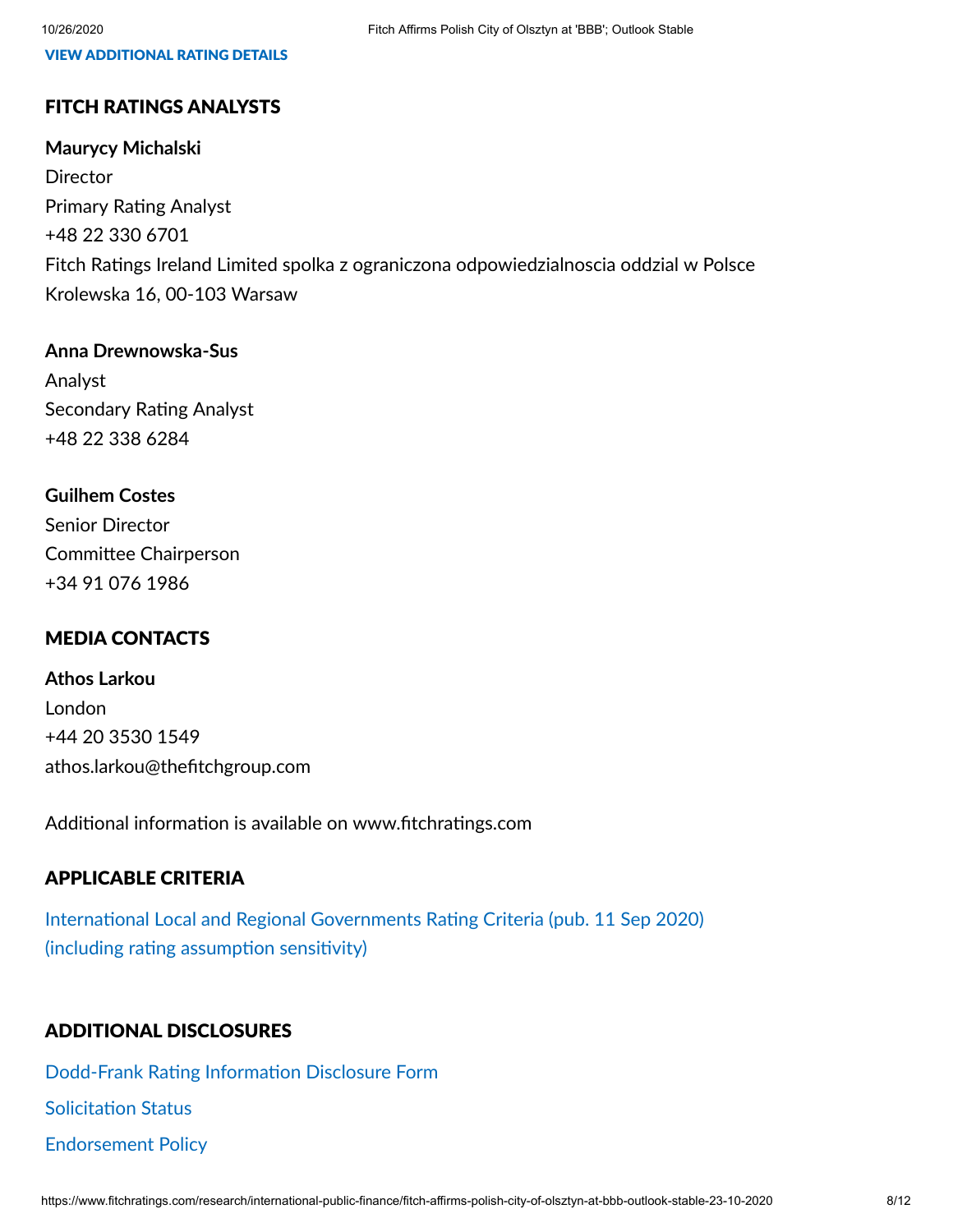#### ENDORSEMENT STATUS

Olsztyn, City of **EU** Issued

#### DISCLAIMER

ALL FITCH CREDIT RATINGS ARE SUBJECT TO CERTAIN LIMITATIONS AND DISCLAIMERS. PLEASE READ THESE LIMITATIONS AND DISCLAIMERS BY FOLLOWING THIS LINK:

[HTTPS://WWW.FITCHRATINGS.COM/UNDERSTANDINGCREDITRATINGS.](https://www.fitchratings.com/UNDERSTANDINGCREDITRATINGS) IN ADDITION, THE FOLLOWING [HTTPS://WWW.FITCHRATINGS.COM/RATING-](https://www.fitchratings.com/rating-definitions-document)DEFINITIONS-DOCUMENT DETAILS FITCH'S RATING DEFINITIONS FOR EACH RATING SCALE AND RATING CATEGORIES, INCLUDING DEFINITIONS RELATING TO DEFAULT. PUBLISHED RATINGS, CRITERIA, AND METHODOLOGIES ARE AVAILABLE FROM THIS SITE AT ALL TIMES. FITCH'S CODE OF CONDUCT, CONFIDENTIALITY, CONFLICTS OF INTEREST, AFFILIATE FIREWALL, COMPLIANCE, AND OTHER RELEVANT POLICIES AND PROCEDURES ARE ALSO AVAILABLE FROM THE CODE OF CONDUCT SECTION OF THIS SITE. DIRECTORS AND SHAREHOLDERS RELEVANT INTERESTS ARE AVAILABLE AT

[HTTPS://WWW.FITCHRATINGS.COM/SITE/REGULATORY](https://www.fitchratings.com/site/regulatory). FITCH MAY HAVE PROVIDED ANOTHER PERMISSIBLE SERVICE TO THE RATED ENTITY OR ITS RELATED THIRD PARTIES. DETAILS OF THIS SERVICE FOR RATINGS FOR WHICH THE LEAD ANALYST IS BASED IN AN EU-REGISTERED ENTITY CAN BE FOUND ON THE ENTITY SUMMARY PAGE FOR THIS ISSUER ON THE FITCH RATINGS WEBSITE.

#### READ LESS

#### COPYRIGHT

Copyright © 2020 by Fitch Ratings, Inc., Fitch Ratings Ltd. and its subsidiaries. 33 Whitehall Street, NY, NY 10004. Telephone: 1-800-753-4824, (212) 908-0500. Fax: (212) 480-4435. Reproduction or retransmission in whole or in part is prohibited except by permission. All rights reserved. In issuing and maintaining its ratings and in making other reports (including forecast information), Fitch relies on factual information it receives from issuers and underwriters and from other sources Fitch believes to be credible. Fitch conducts a reasonable investigation of the factual information relied upon by it in accordance with its ratings methodology, and obtains reasonable verification of that information from independent sources, to the extent such sources are available for a given security or in a given jurisdiction. The manner of Fitch's factual investigation and the scope of the third-party verification it obtains will vary depending on the nature of the rated security and its issuer, the requirements and practices in the jurisdiction in which the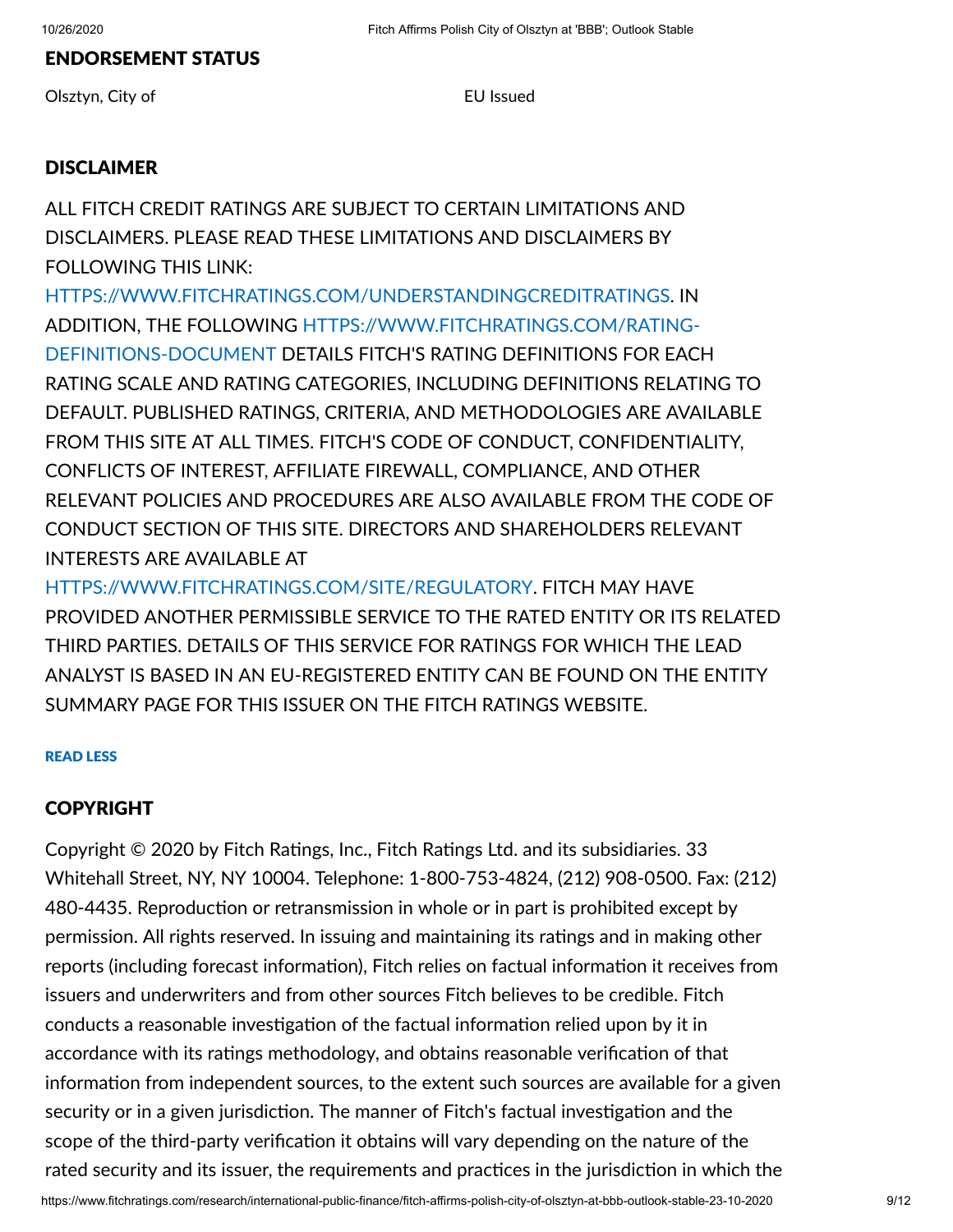rated security is offered and sold and/or the issuer is located, the availability and nature of relevant public information, access to the management of the issuer and its advisers, the availability of pre-existing third-party verifications such as audit reports, agreed-upon procedures letters, appraisals, actuarial reports, engineering reports, legal opinions and other reports provided by third parties, the availability of independent and competent third- party verification sources with respect to the particular security or in the particular jurisdiction of the issuer, and a variety of other factors. Users of Fitch's ratings and reports should understand that neither an enhanced factual investigation nor any third-party verification can ensure that all of the information Fitch relies on in connection with a rating or a report will be accurate and complete. Ultimately, the issuer and its advisers are responsible for the accuracy of the information they provide to Fitch and to the market in offering documents and other reports. In issuing its ratings and its reports, Fitch must rely on the work of experts, including independent auditors with respect to financial statements and attorneys with respect to legal and tax matters. Further, ratings and forecasts of financial and other information are inherently forward-looking and embody assumptions and predictions about future events that by their nature cannot be verified as facts. As a result, despite any verification of current facts, ratings and forecasts can be affected by future events or conditions that were not anticipated at the time a rating or forecast was issued or affirmed.

The information in this report is provided "as is" without any representation or warranty of any kind, and Fitch does not represent or warrant that the report or any of its contents will meet any of the requirements of a recipient of the report. A Fitch rating is an opinion as to the creditworthiness of a security. This opinion and reports made by Fitch are based on established criteria and methodologies that Fitch is continuously evaluating and updating. Therefore, ratings and reports are the collective work product of Fitch and no individual, or group of individuals, is solely responsible for a rating or a report. The rating does not address the risk of loss due to risks other than credit risk, unless such risk is specifically mentioned. Fitch is not engaged in the offer or sale of any security. All Fitch reports have shared authorship. Individuals identified in a Fitch report were involved in, but are not solely responsible for, the opinions stated therein. The individuals are named for contact purposes only. A report providing a Fitch rating is neither a prospectus nor a substitute for the information assembled, verified and presented to investors by the issuer and its agents in connection with the sale of the securities. Ratings may be changed or withdrawn at any time for any reason in the sole discretion of Fitch. Fitch does not provide investment advice of any sort. Ratings are not a recommendation to buy, sell, or hold any security. Ratings do not comment on the adequacy of market price, the suitability of any security for a particular investor, or the tax-exempt nature or taxability of payments made in respect to any security. Fitch receives fees from issuers, insurers, guarantors, other obligors, and underwriters for rating securities. Such fees generally vary from US\$1,000 to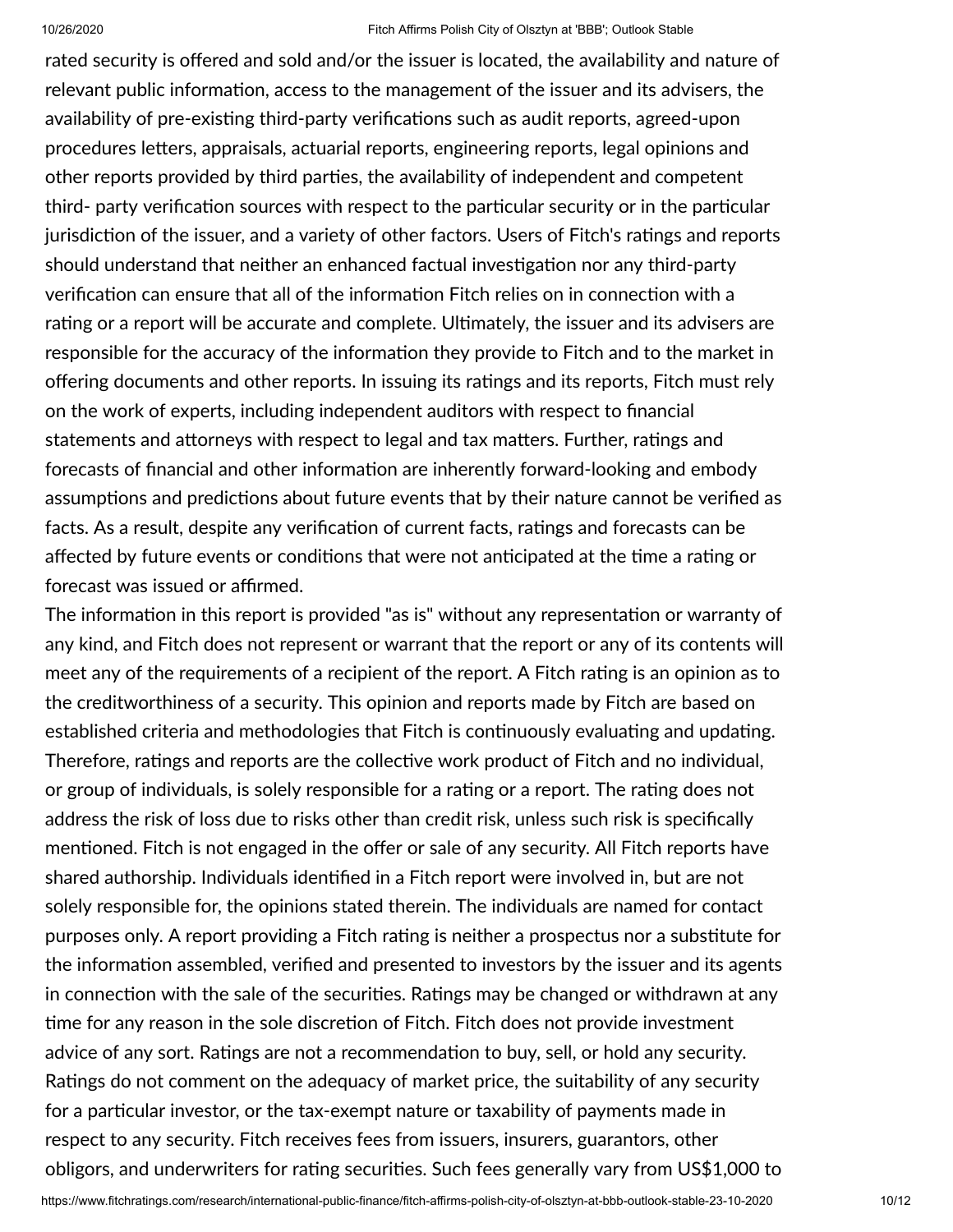US\$750,000 (or the applicable currency equivalent) per issue. In certain cases, Fitch will rate all or a number of issues issued by a particular issuer, or insured or guaranteed by a particular insurer or guarantor, for a single annual fee. Such fees are expected to vary from US\$10,000 to US\$1,500,000 (or the applicable currency equivalent). The assignment, publication, or dissemination of a rating by Fitch shall not constitute a consent by Fitch to use its name as an expert in connection with any registration statement filed under the United States securities laws, the Financial Services and Markets Act of 2000 of the United Kingdom, or the securities laws of any particular jurisdiction. Due to the relative efficiency of electronic publishing and distribution, Fitch research may be available to electronic subscribers up to three days earlier than to print subscribers.

For Australia, New Zealand, Taiwan and South Korea only: Fitch Australia Pty Ltd holds an Australian financial services license (AFS license no. 337123) which authorizes it to provide credit ratings to wholesale clients only. Credit ratings information published by Fitch is not intended to be used by persons who are retail clients within the meaning of the Corporations Act 2001

Fitch Ratings, Inc. is registered with the U.S. Securities and Exchange Commission as a Nationally Recognized Statistical Rating Organization (the "NRSRO"). While certain of the NRSRO's credit rating subsidiaries are listed on Item 3 of Form NRSRO and as such are authorized to issue credit ratings on behalf of the NRSRO (see

https://www.fitchratings.com/site/regulatory), other credit rating subsidiaries are not listed on Form NRSRO (the "non-NRSROs") and therefore credit ratings issued by those subsidiaries are not issued on behalf of the NRSRO. However, non-NRSRO personnel may participate in determining credit ratings issued by or on behalf of the NRSRO.

#### READ LESS

#### <span id="page-10-0"></span>SOLICITATION STATUS

The ratings above were solicited and assigned or maintained at the request of the rated entity/issuer or a related third party. Any exceptions follow below.

#### <span id="page-10-1"></span>ENDORSEMENT POLICY

Fitch's approach to ratings endorsement so that ratings produced outside the EU may be used by regulated entities within the EU for regulatory purposes, pursuant to the terms of the EU Regulation with respect to credit rating agencies, can be found on the EU Regulatory Disclosures page. The [endorsement](https://www.fitchratings.com/regulatory) status of all International ratings is provided within the entity summary page for each rated entity and in the transaction detail pages for all structured finance transactions on the Fitch website. These disclosures are updated on a daily basis.